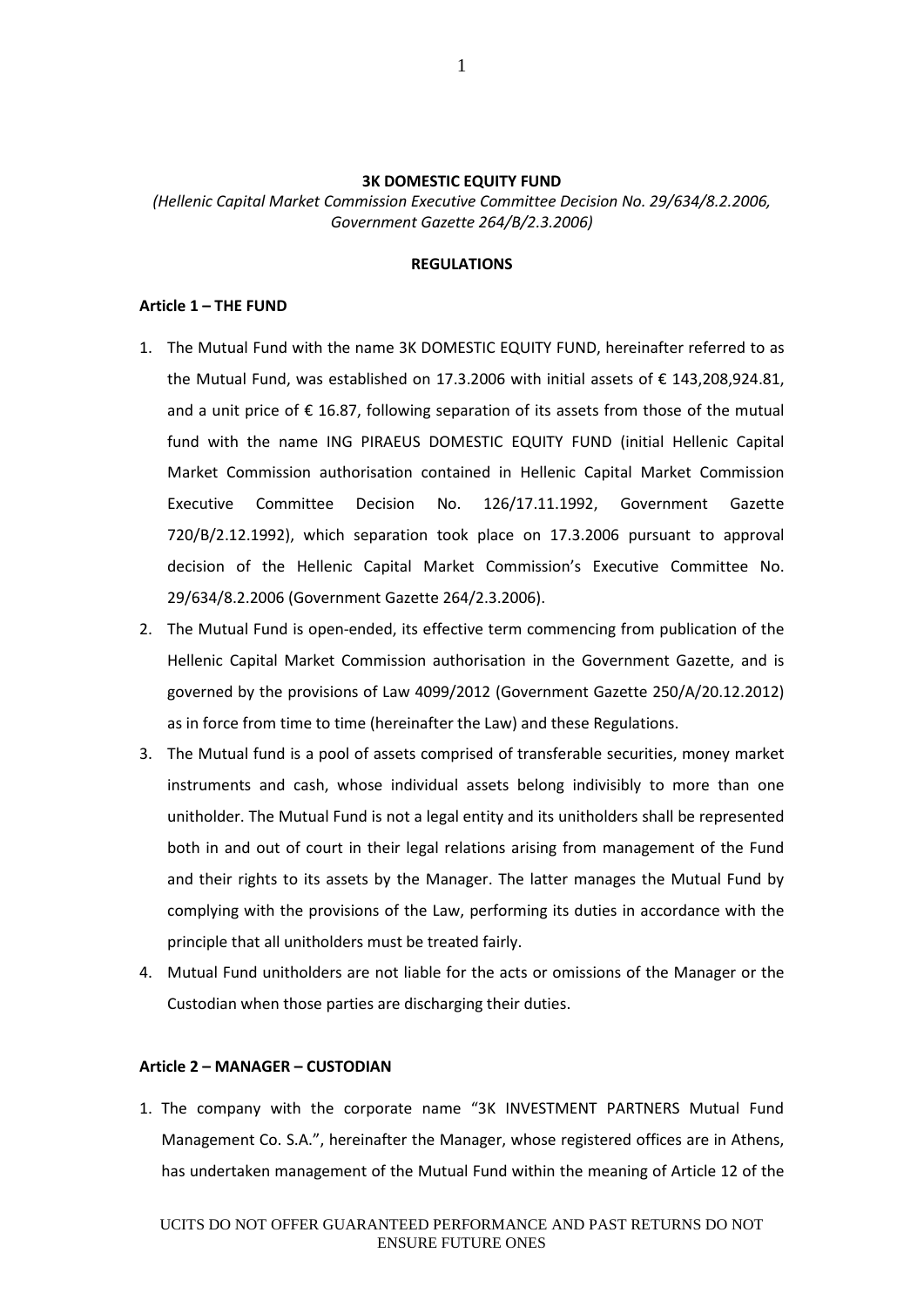Law. The Manager was lawfully incorporated by means of decision No. Κ2- 7642/15.10.1990 of the Ministry of Development (then the Ministry Trade & Commerce). Its original corporate name was NATIONALE – NEDERLANDEN MUTUAL FUND MANAGEMENT Co. S.A. and its registered offices are in Kallithea, Attica and its entire share capital, paid up in full, is  $\epsilon$  234,776.23. The Manager has General Commercial Register No. 1003501000 (ex Companies Reg. No. 22671/06/Β/90/27) By means of Hellenic Capital Market Commission Decision No. 22/386/10.12.2002, read in conjunction with a Ministry of Development Decision published in Government Gazette No. 921/3.2.2003, the corporate name was changed to ING PIRAEUS MUTUAL FUND MANAGEMENT Co. S.A., trading as ING PIRAEUS MFMC. Decision No. Κ2-7973/30.6.2005 of the Deputy Minister of Development approved the merger of ING PIRAEUS MUTUAL FUND MANAGEMENT Co. S.A. and ING PIRAEUS INVESTMENT FIRM S.A. with the latter being absorbed by the former, and its share capital today stands at  $\epsilon$  1,455,198.00. By means of Hellenic Capital Market Commission Decision No. 397/21.6.2006, read in conjunction with Ministry of Development Decision No. K2-9532/29.6.2006 the corporate name of the company was changed to ING MUTUAL FUND MANAGEMENT Co. S.A., trading as ING MFMC. Hellenic Capital Market Commission Decision No. 233/9.1.2015 read in conjunction with Decision No. 8165/23.1.2015 of the Ministry of Development, which was entered in the General Commercial Register on 23.1.2015 (No. 296427) changed the company's corporate name 3K INVESTMENT PARTNERS Mutual Fund Management Co. S.A., trading as 3K INVESTMENT PARTNERS.

- 2. The Manager may sell units in the Mutual Fund directly and/or via credit institutions, management companies, investment firms and portfolio investment firms.
- 3. The Manager may give up managing the Mutual Fund only if the conditions laid down in Article 21 of the Law are met.
- 4. The duties of Mutual Fund Custodian are performed on the basis of a written contract signed with the Manager by the bank with the corporate name Piraeus Bank S.A. whose registered offices are at 4 Amerikis St., Athens. The Custodian shall be liable for properly performing all duties and obligations specified in Article 36 of the Law, and the duties deriving from the relevant custodianship agreement signed with the Manager, including but not limited to the safekeeping of the Mutual Fund's assets, cash monitoring, executing orders from the Manager apart from those contrary to the provisions of Law 4099/2012, the decisions of the Hellenic Capital Market Commission issued pursuant to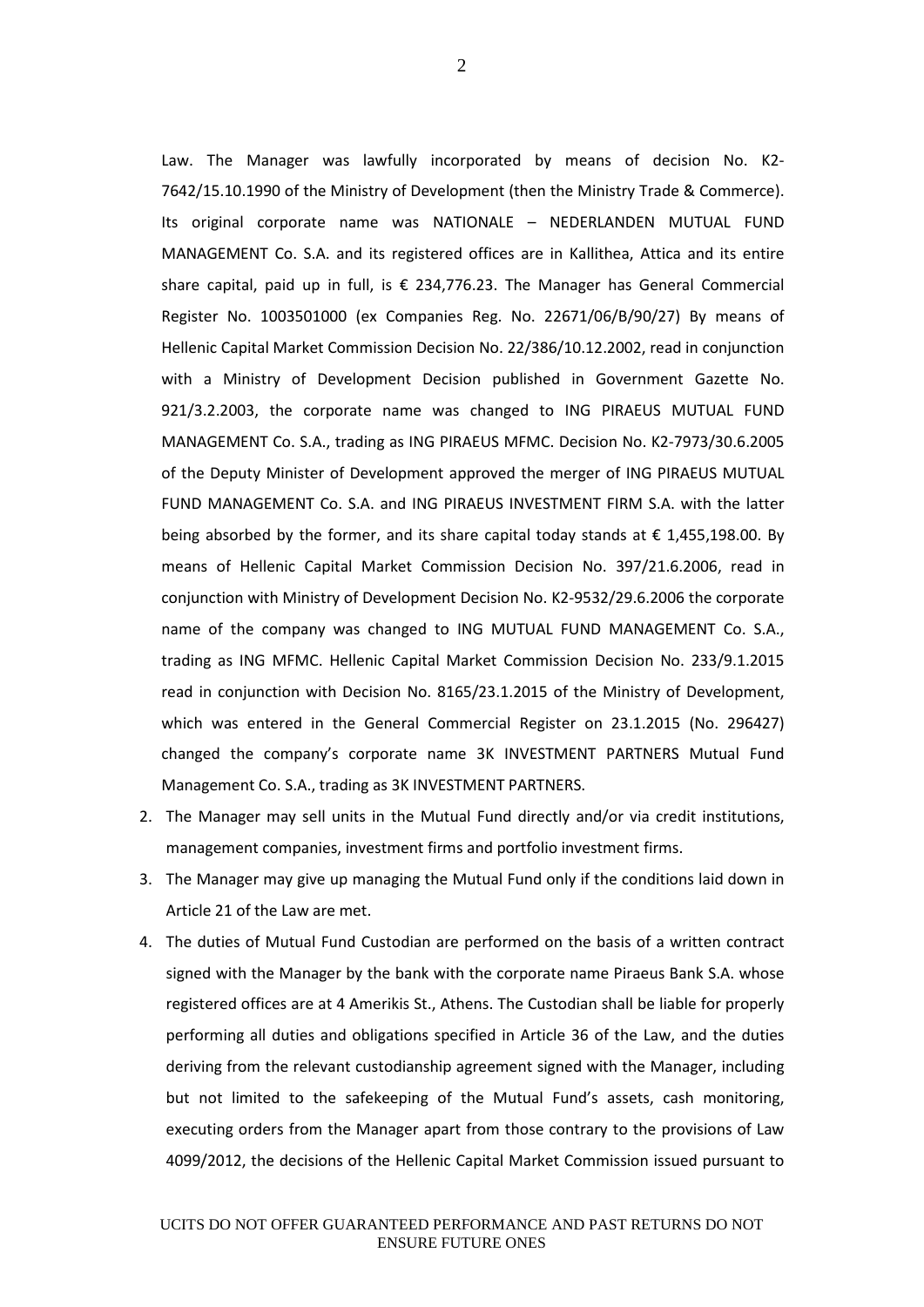it and the Mutual Fund's regulations, complying with the obligation to provide information to both the Manager and the Hellenic Capital Market Commission, and the Manager is obliged to monitor proper implementation of the Custodian's duties.

- 5. The Custodian may give up its duties provided it gives the Manager at least 3 months advance notice and the new Custodian is approved by the Hellenic Capital Market Commission or it may be replaced following a request made by the Manager and approved by the Hellenic Capital Market Commission in accordance with the specific provisions of Article 36(10) of the Law. A Custodian which has resigned or been replaced shall continue to perform its duties until the new Custodian has fully taken up its duties, to whom all assets of the Mutual Fund shall be handed over, and a report on this matter shall be prepared. The fact that the Custodian has resigned or been replaced and the fact that a new Custodian has taken up its duties shall be promptly notified by the Manager to unitholders in the Mutual Fund using a durable medium and by posting a notice to that effect on its website.
- 6. In performing their duties, the Manager and the Custodian are obliged to act in a honourable and lawful manner, with professionalism, independence and in the exclusive interests of the Fund and its unitholders. The Custodian must not take steps in relation to the Fund or the Manager acting on its behalf, which could cause conflicts of interest between the Fund, its unitholders, the Manager and itself, excluding only the case where it has functionally and hierarchically divided the execution of its duties as Custodian from other duties it has which could cause conflicts of interest, and where it has identified, managed, monitored and suitably notified potential conflicts of interest which arise to unitholders in the Fund.
- 7. The Custodian shall be liable in accordance with the Law to the Fund and its unitholders for loss by it or a third party to whom custodianship has been delegated of the financial instruments placed in its custody in accordance with Article 36(6)(a) of the Law. Where financial instruments which were placed in safekeeping are lost, the Custodian shall promptly return a financial instrument of the same type or of corresponding amount to the Fund or Manager acting on the Fund's behalf. The Custodian shall not be liable where it is proven that the loss was due to an extraneous event beyond its reasonable control whose consequences would not have been avoidable despite reasonable efforts to the contrary. The Custodian shall also be liable to the Fund and its unitholders for any other losses suffered as a result of intentional or negligent improper performance of the

3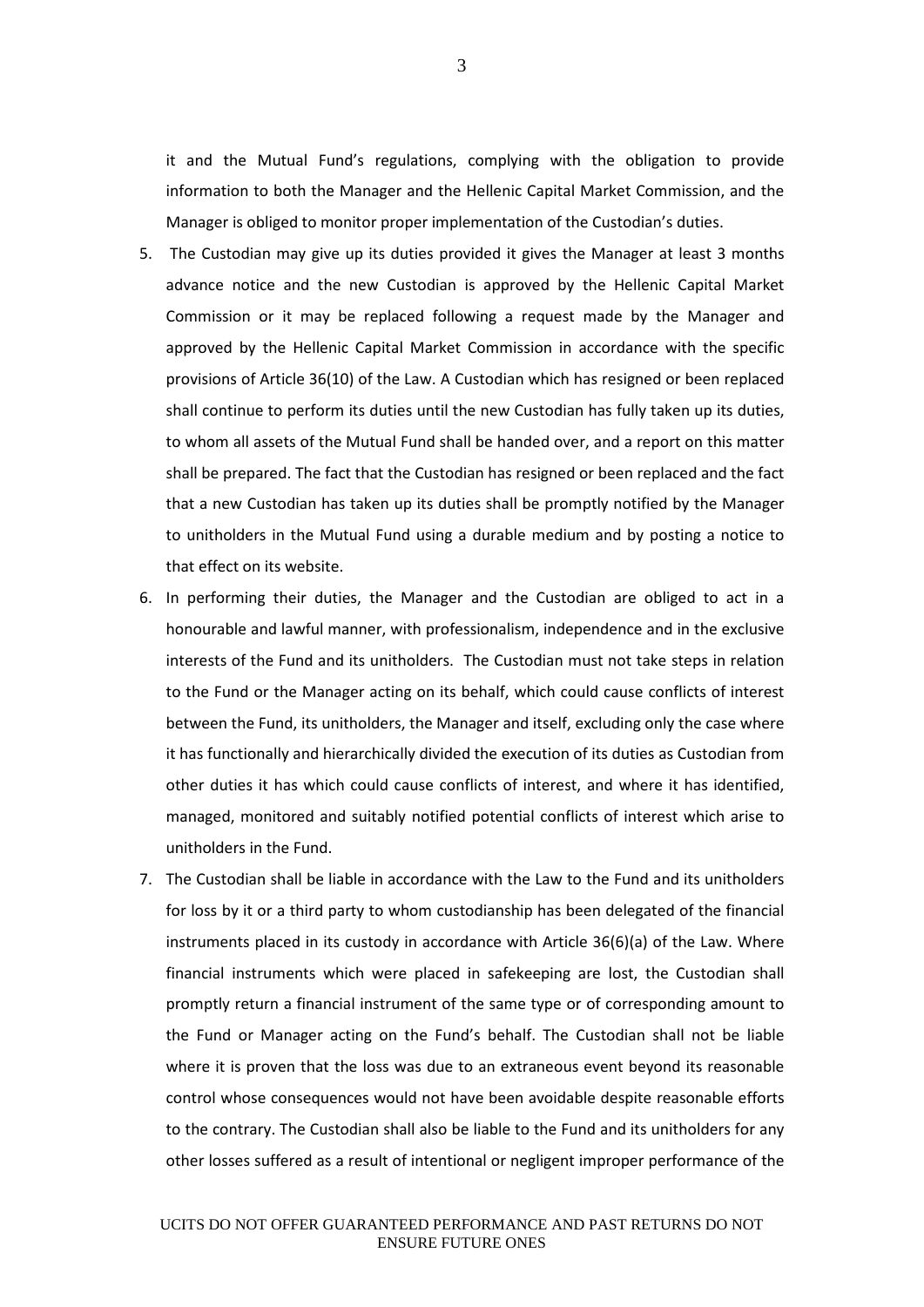obligations it has in law. The Custodian's liability cannot be excluded or limited under contract and is not affected by any delegation done pursuant to Article 36a of the Law.

- 8. Unitholders in the Fund may cite the Custodian's liability, directly or indirectly via the Manager, provided that that does not lead to overlaps in the redress filed or unequal treatment of the unitholders.
- 9. The Custodian may not delegate the functions specified in Article 36(4) and (5) of the Law to third parties. However, the Fund asset safekeeping function specified in Article 36(6) of the Law may be delegated to third parties provided the following conditions are met: a) the duties are not delegated to avoid complying with the requirements of the Law, b) the Custodian can demonstrate that there was an objective reason for such delegation and c) the Custodian has demonstrated due skill, care and diligence when selecting and appointing any third party to whom it intends to delegate its duties, and continues to demonstrate due skill, care and diligence when periodically re-examining and constantly checking any third party - provider, and the arrangements which the latter has made in relation to the duties delegated to it. Delegation of fund asset safekeeping in accordance with the above is governed by Article 36a of the Law.
- 10. Subject to the conditions laid down in Article 22 of the Law, the Manager and Custodian may assign part of their operations / functions to third parties.

# **Article 3 – INVESTMENT OBJECTIVE, INVESTMENT POLICY, PORTFOLIO MANAGEMENT METHOD, PERMITTED INVESTMENTS AND LIMITS, NON-ACQUISITION OF SIGNIFICANT INFLUENCE, DEGREE OF INVESTMENT RISK AND CHARACTERISTICS OF THE AVERAGE UNITHOLDER**

- 1.The investment objective of the 3K Domestic Equity Fund is to achieve capital appreciation by investing primarily in equities of companies listed on the Athens Exchange (ATHEX).
- 2.To achieve its objectives, the Mutual Fund invests at least 65% of its assets in equities on the Athens Exchange. To a lesser degree it may also invest part of its assets in the equities of foreign companies in an endeavour to maximise its yield. It may also invest much smaller percentages in other transferable securities, money market instruments, fixed yield instruments, bank deposits and units or shares in Undertakings for Collective Investments in Transferable Securities (UCITS).
- 3.The Manager shall actively manage the Mutual Fund. Equities shall be chosen having analysed and evaluated factors such as: the prospects of growth, the company's value, the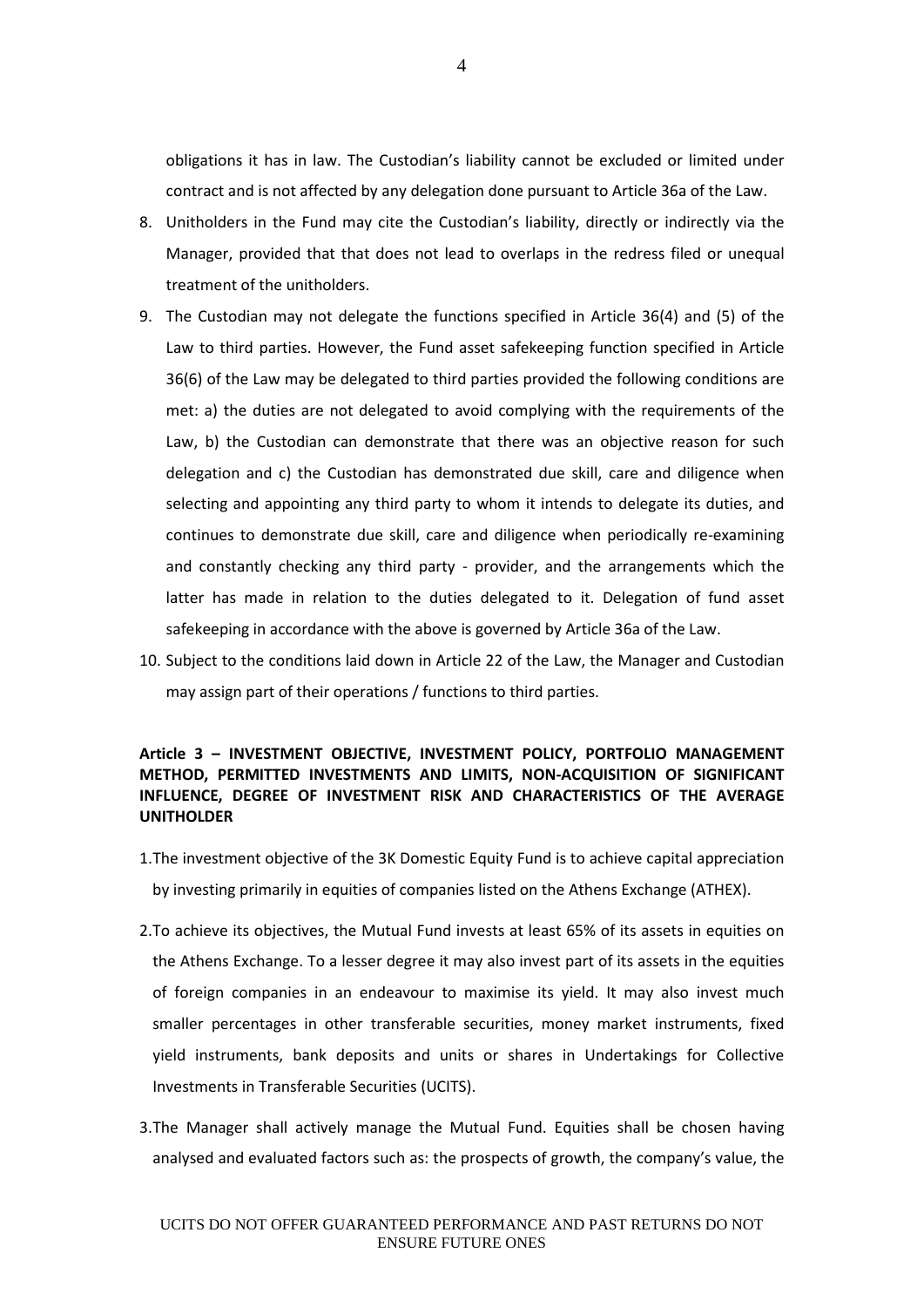quality of management, dividend policy and other qualitative and quantitative criteria. In addition, emphasis is also placed on the financials for the sectors to which the companies belong, and the risks and opportunities entailed. In addition, when managing the Fund, derivatives may also be used, primarily for hedging purposes.

4. The Mutual Fund may make investments in the following instruments:

(I). Transferable securities and money market instruments which:

(a) are accepted or admitted to trading on a regulated market within the meaning of Article 2(10) of Law 3606/2007 and the similar provisions of national law of the Member States which transpose Article 1(4)(14) of Directive 2004/39/EC into national law.

(b) are traded on another supervised market of a Member State which operates normally, is acknowledged and open to the public.

(c) are accepted on a securities exchange of another state or which are traded on another supervised market of another state which operates normally, is acknowledged and open to the public.

(II) Newly-issued transferable securities which are to be listed on a securities exchange or other market within 1 year from being issued at the latest.

(III) Deposits with credit institutions payable to depositors on demand or time deposits of up to 12 months duration, in accordance with the conditions laid down in Article 59(1)(f) of the Law.

(IV) money market instruments not traded on a supervised market under the conditions laid down in Article 59(1)(h).

(V). Derivative financial instruments under the conditions laid down in Article 59(1)(g) and

(VI) Units in UCITS or other equivalent collective investment undertakings within the meaning of Article 59(1)(e) of the Law.

Moreover, the Mutual Fund may invest up to 10% of its net assets in other transferable securities or money market instruments which are not listed above.

5. The Mutual Fund may not acquire transferable securities and/or money market instruments from the same issuer where they account for more than 10% of its net assets. Up to 40% of the Fund's net assets may be placed in transferable securities and/or money market instruments of issuers, in each of which a sum of more than 5% of Fund net assets have been invested. That restriction shall not apply to deposits and OTC derivative transactions. The Mutual Fund shall not be permitted to place more than 20%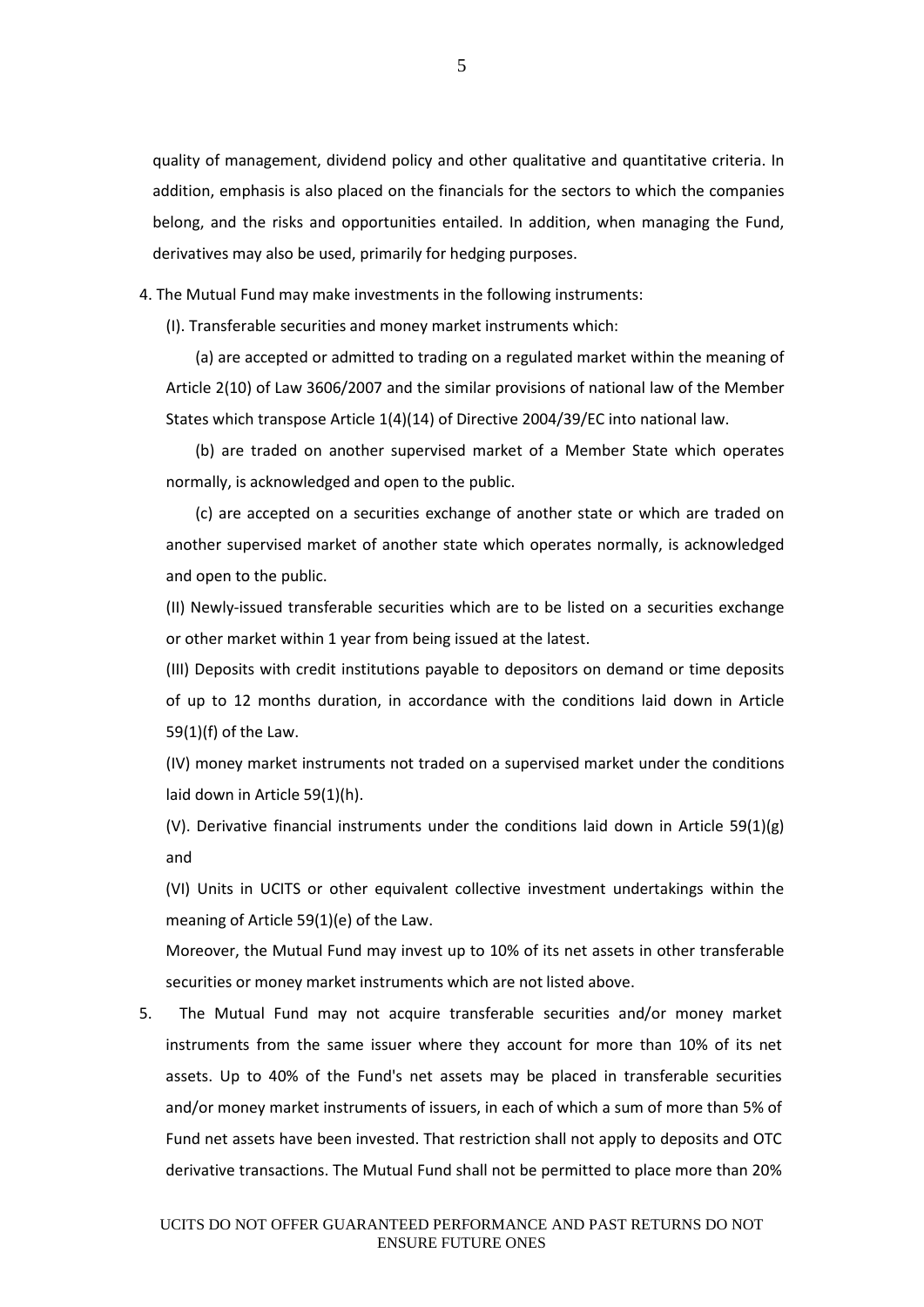of its net assets in deposits with the same credit institution while in the case of OTC derivatives the exposure to risk to a counterparty which is one and the same credit institution may not exceed 10% of its net assets, or 5% where the counterparty is not a credit institution. The investment in UCITS units may not exceed 10% in total of the Fund's total assets. Moreover, the Mutual Fund shall not be permitted to have a combined holding of over 20% of its net assets in: a) investments in transferable securities of money market instruments issued by the same organisation, b) deposits at that organisation and/or c) risks from OTC derivatives whose counterparty is that organisation. Save for the exceptions cited in Article 64 of the Law, the Mutual Fund is not permitted to acquire more than 10% securities with or without voting rights in the same issuer and 25% of all units in a UCITS or other collective investment undertaking referred to in Article 59(1)(e) of the Law. Moreover, the Manager shall not be permitted, in relation to all UCITS managed, to acquire more than 10% of the corresponding category of securities from the same issuer, with or without voting rights.

- 6. The Fund is considered to have a high investment risk since the portfolio is primarily invested in equities whose price may fluctuate significantly.
- 7. The Mutual Fund is aimed at investors with a long-term investment horizon who wish to tie their investment into the performance and results of companies listed on ATHEX and secondarily to tie it into companies listed on exchanges or doing business abroad.

## **Article 4 – MUTUAL FUND ASSET VALUATION RULES**

- 1. The net assets of the Mutual Fund, the number of units, the net unit price, the sale price and the redemption price of units, per class of units, are computed for each working day and posted on the Manager's website on the internet.
- 2. a) To compute the value of the Fund's net assets one must deduct in the manner outlined in Article 6 of these Regulations, (i) the fees and commission of the Manager, the Custodian and members of regulated markets, the cost of publications mandated by law and other expenses specified in Article 6 of these Regulations, as well as (ii) profits which may be distributed to unitholders valued on 31 December each year.

b) To compute the net value of units in each class of units, the section of the Fund's net assets corresponding to each class of units must be divided by the number of units in that class. The sale price and redemption price for units in each class may as appropriate

6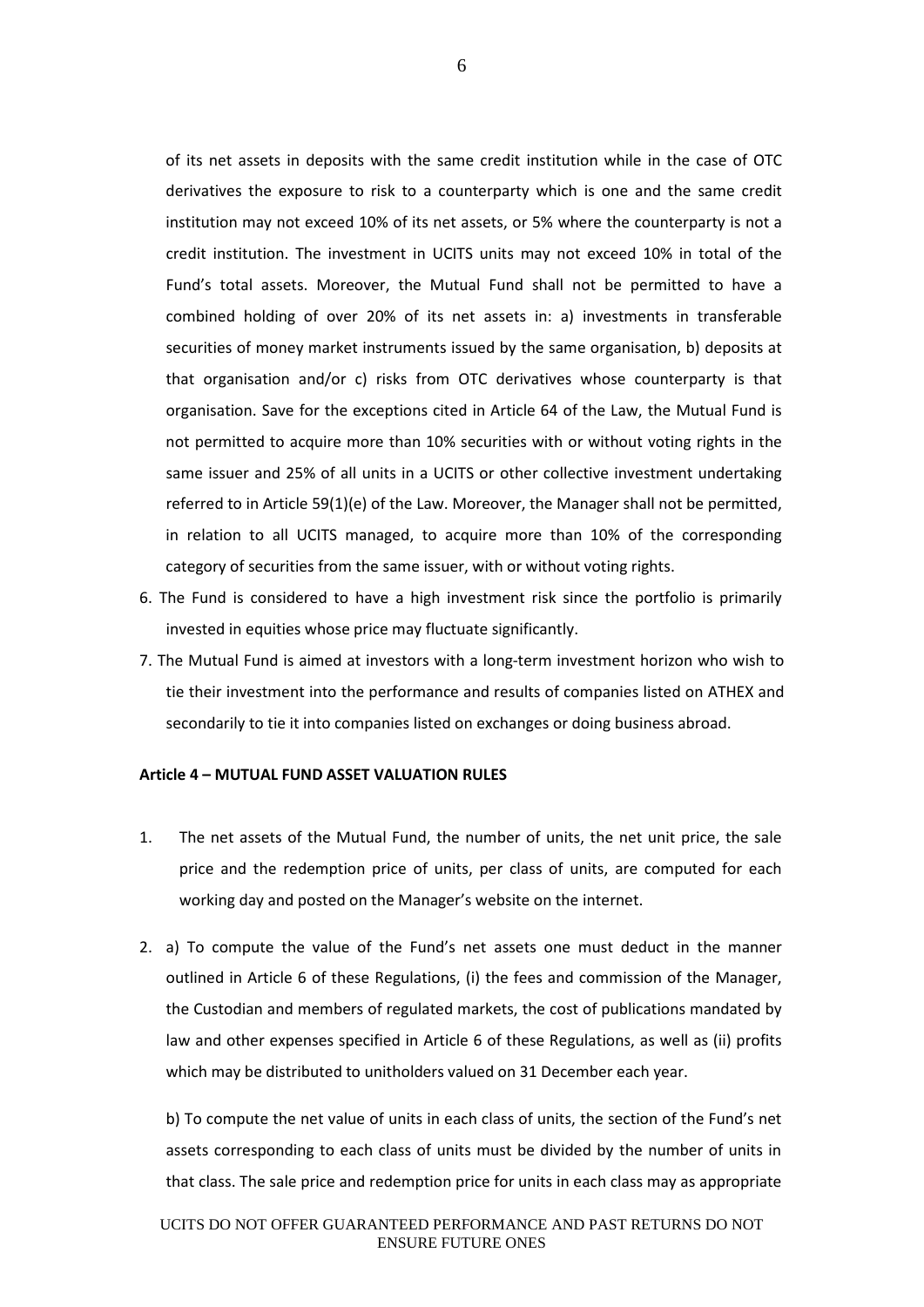exceed or be less than the net price for units in that class by a figure corresponding to the sales or redemption commission applied.

3. The Manager shall value the Fund's assets using the accounting rules adopted in a decision of the Hellenic Capital Market Commission.

### **Article 5 - UNITS - SALE AND REDEMPTION THEREOF**

1. The Fund's assets are divided into units. The number of units in circulation increases with the issuing and sale of new units, and reduces with the redemption of units. Units are divided into 2 classes: An Institutional units class which is only available to institutional investors and a Retail units class which is available to other investors apart from institutional investors. Units in the same class have the same value and entitle unitholders to the same rights. The classes are different in the following respects: (a) the sale and redemption commission rate payable by unitholders in each class when purchasing and redeeming units and (b) the management fee rate which is computed on their assets.

2. In both unit classes the sale and redemption commission are up to the maximum thresholds specified in these Regulations, which are set out in the detail in the Key Investor Information document for each class of units. The unit price is computed separately for each class of units. The initial unit price for the Retail units class was  $\epsilon$ 16.87 on the date the Mutual Fund was established (17.3.2006) and the initial unit price of the Institutional units class on the date the class was established was  $\epsilon$  10 (the date on which this class was established means the date which units in this class were first subscribed).

3. Membership of the Mutual Fund is demonstrated by the relevant units and the particulars of the beneficiary / beneficiaries being entered in a special electronic file held by the Manager. The Manager may assign the task of maintaining that special electronic file to a third party, subject to the provisions laid down in Article 22 of the Law as in force from time to time.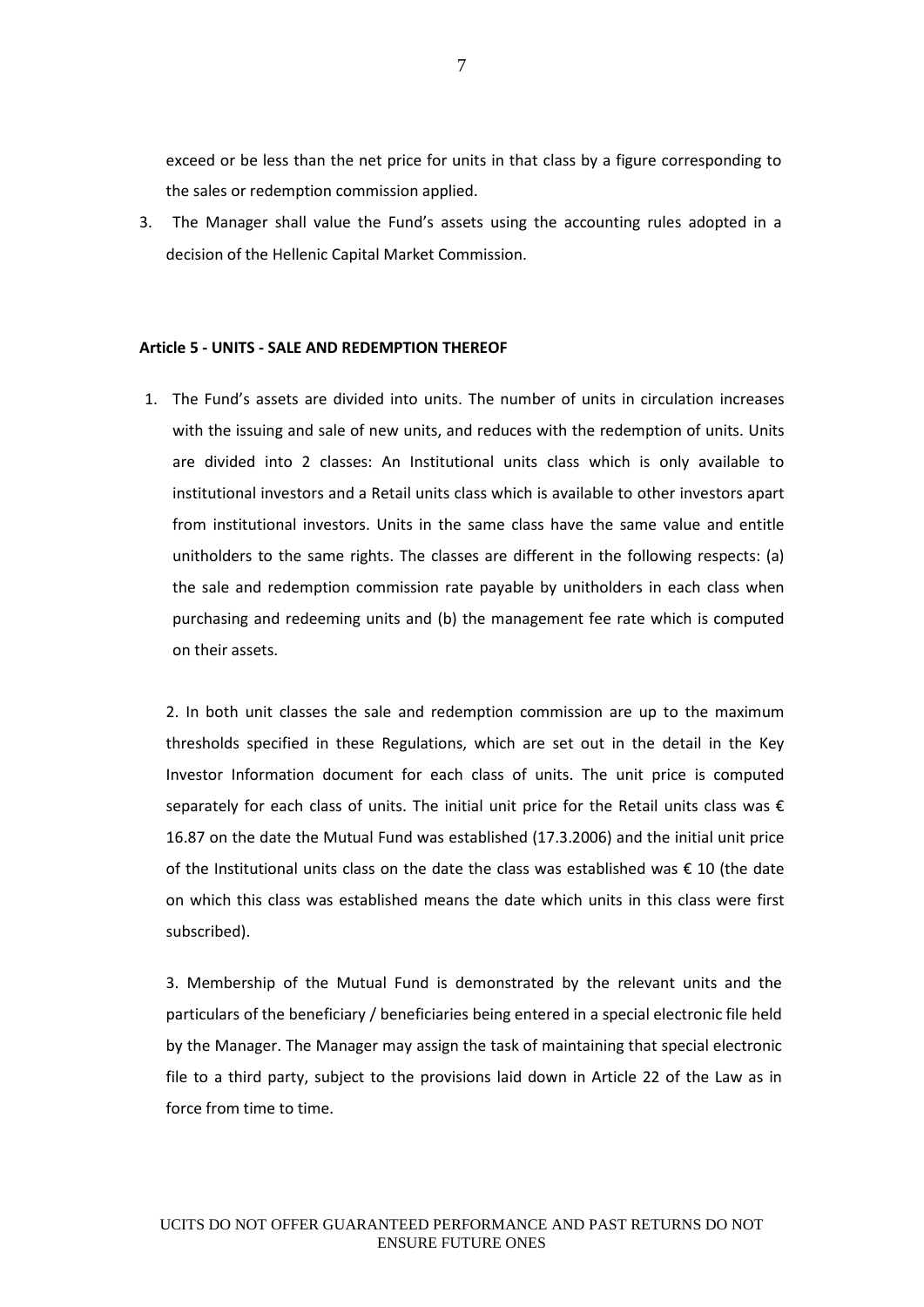4. Where several persons subscribe to units in the Mutual Fund as joint beneficiaries of those units, the provisions of Law 5638/1932 on joint accounts shall apply. Units may be transferred *inter vivos* only between spouses and relatives to the first and second degree but may be pledged in accordance with Article 3(1) and (2) of Emergency Law 1818/1951 and Articles 1244 et seq. of the Hellenic Civil Code. In order for the pledge involving the units to be lawfully established, the transaction must be entered in the special file referred to in paragraph 2 which is held by the Manager. Where the pledgor submits an application of the Manager, its rights shall be satisfied by redeeming the units, in which case the provisions of Article 3(1) and (2) of Emergency Law 1818/1951, as in force, and Articles 1244 et seq. of the Hellenic Civil Code, shall apply

5. The following steps must be followed to join the Mutual Fund and acquire units as specified in Articles 7(1) or (2) and 82(1) of the Law:

(a) The potential unitholder must submit an application to the Manager in the manner specified by it, which must then check the unitholder's identity.

(b) The Manager or other legal entity acting on its behalf must provide the Key Investor Information document and

(c) The value of the units must be paid in full in cash to the Custodian, and/or provided that the Manager accepts them, the value may be paid in transferable securities within the meaning of Article 3(o) of the Law, listed on a regulated market within the meaning of Article 2(10) of Law 3606/2007.

When units are being sold, the Manager and Custodian are prohibited from granting credit to the detriment of the Mutual Fund.

6. The sale price of units is set based on the value of the unit on the day the application form is submitted, in accordance with the specific provisions of Article 11 of the Law and Article 4 of these Regulations. The Manager shall decide on whether or not to accept applications for membership of the Fund in accordance with Article 7(7) of the Law. The Manager may suspend the sale of units at its discretion.

7. The Manager shall be obliged to redeem units in the Mutual Fund following an application from unitholders, in accordance with the provisions of Article 8 of the Law. Where the unitholder wishes to redeem part of the units it holds, the application must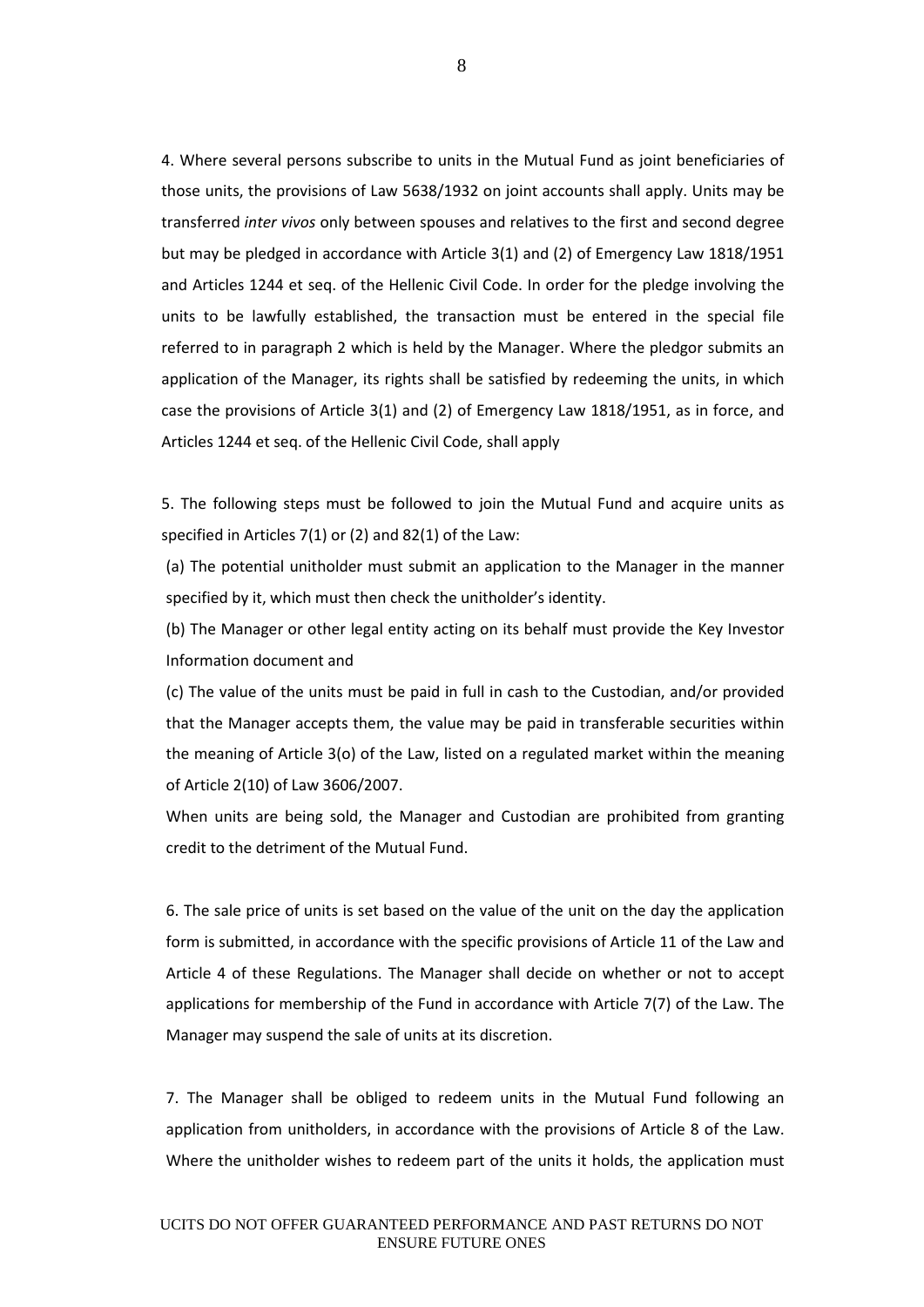cite the exact number of units the unitholder wishes to redeem. The proceeds from redemption shall be paid in cash in accordance with the specific provisions of Article 8(3) of the Law and the redemption price shall be the price of the date the relevant application was submitted. The proceeds from redemption shall be paid no later than 5 working days after the redemption application is submitted. Redemption of units may be suspended in exceptional cases if required under the circumstances in the interests of unitholders (this shall be done following an application filed by the Manager approved by the Hellenic Capital Market Commission), or bearing in mind the interests of unitholders and/or investors in general, it may also be done following a reasoned decision of the Hellenic Capital Market Commission, if appropriate, in accordance with the specific provisions of Article 8(4) and (5) of the Law.

#### **Article 6 – FEES, COMMISSION AND EXPENSES**

1. Unitholders are directly obliged to pay sale and redemption commission for Mutual Fund units which are set as follows:

- Retail units class: Up to 3% for sale and up to 3% for redemption.

- Institutional units class: Zero sale and redemption commission,

computed based on the value of units acquired or redeemed. These amounts are collected by the Manager at the time the relevant transaction is entered into.

2. The following commission and expenses are deducted from the Mutual Fund's assets:

a) All payments to the persons below, including persons to which functions have been outsourced:

- the mutual fund management company

- the Custodian.

b) The fee of statutory auditors for auditing the Mutual Fund.

c) Payments to legal and other advisors.

d) Any distribution expenses (for example printing and postage expenses).

e) Prior period expenses.

f) Expenses, taxes and commission for transactions entered into on the Mutual Fund's behalf.

g) Expenses for publications made on the Mutual Fund's behalf which are required by law.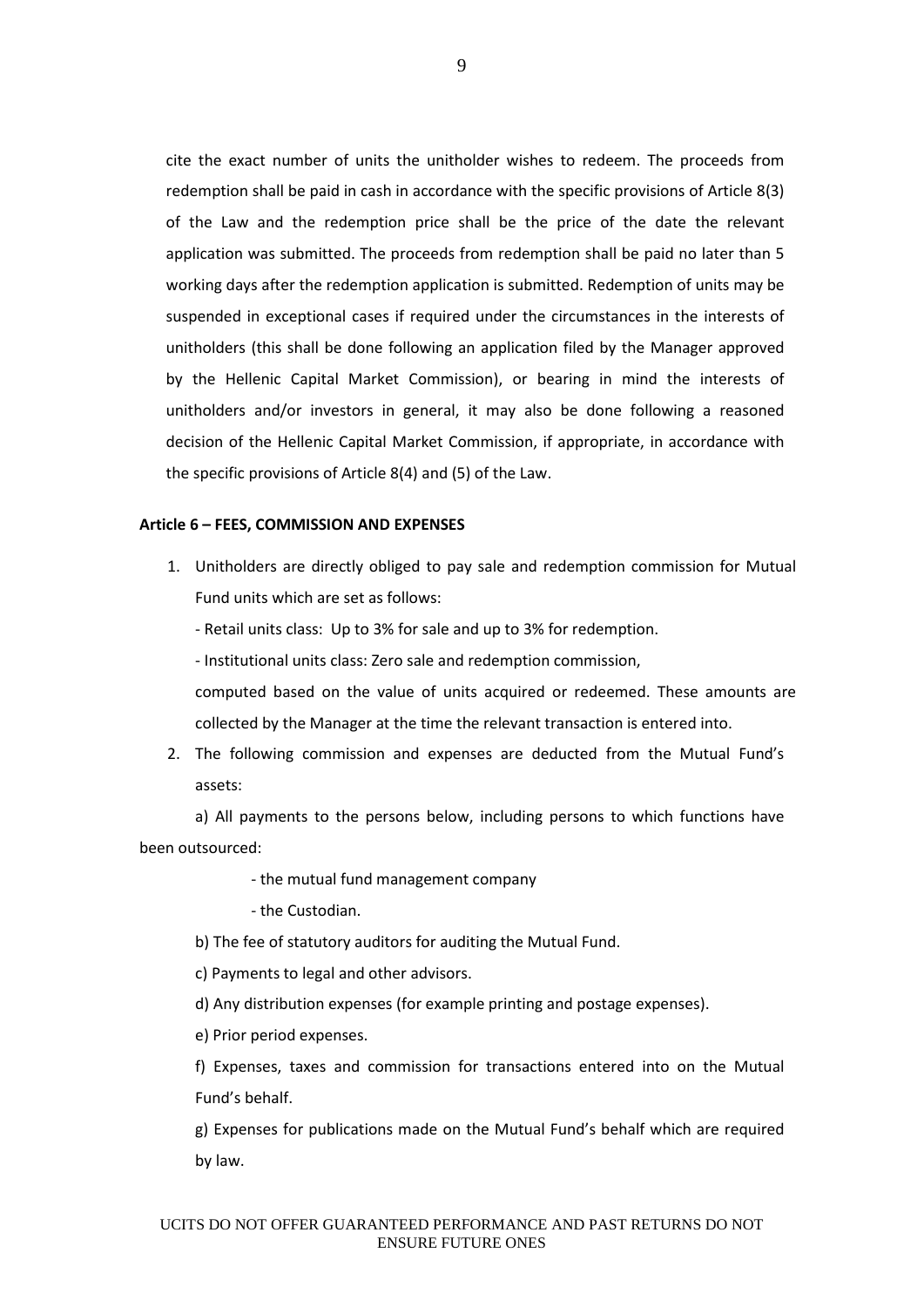h) Expenses relating to the provision of information to Mutual Fund unitholders required by the relevant legislation.

i) Any taxes relating to the Mutual Fund imposed by the applicable legislation, levies payable to the Hellenic Capital Market Commission and related charges.

Of these expenses, distribution expenses (point d) and expenses for mandatory information provided to Mutual Fund unitholders in accordance with the relevant legislation (point h) are charged directly to the class of units held by unitholders these expenses relate to. Other expenses (points a, b, c, e, f, g and i) are payable by both classes of units pro rata with their holding in the Mutual Fund's assets.

- 3. The fees the Manager receives and the Custodianship fee for the 3K Domestic Equity Fund are as follows:
- a) Fees received by the Manager
	- $\Rightarrow$ (i) Management Fee
		- up to 2.25% per year for Retail units class
		- up to 0.80% per year for Institutional units class

 $\Rightarrow$ (ii) A Performance Fee of up to 20% of any positive difference between the net unit price yield for each class of units and the yield of the current benchmark index. Yield must be computed on an annual basis and the reference period must be a calendar year. 2015 will be the first year for comparing the yield for units in each class against the benchmark.

Where the unit price in any class underperforms the benchmark for one or more years, the performance fee shall be calculated only where (a) any accumulated underperformance is first eliminated (i.e. the underperformance noted during a previous year/previous years has been made up) and (b) the yield on the net price for the specific class of units exceeds the overall benchmark performance for the entire calendar year.

Net price yield for units in a class of units is computed as the quotient of the difference between the net price of the unit in the specific class on each day from the price at the end of the previous calendar year divided by the net price of a unit in the same class at the end of the previous calendar year.

b) The custodianship fee for both classes of units is up to 0.30% per year.

#### **Article 7 – PROFIT DISTRIBUTION**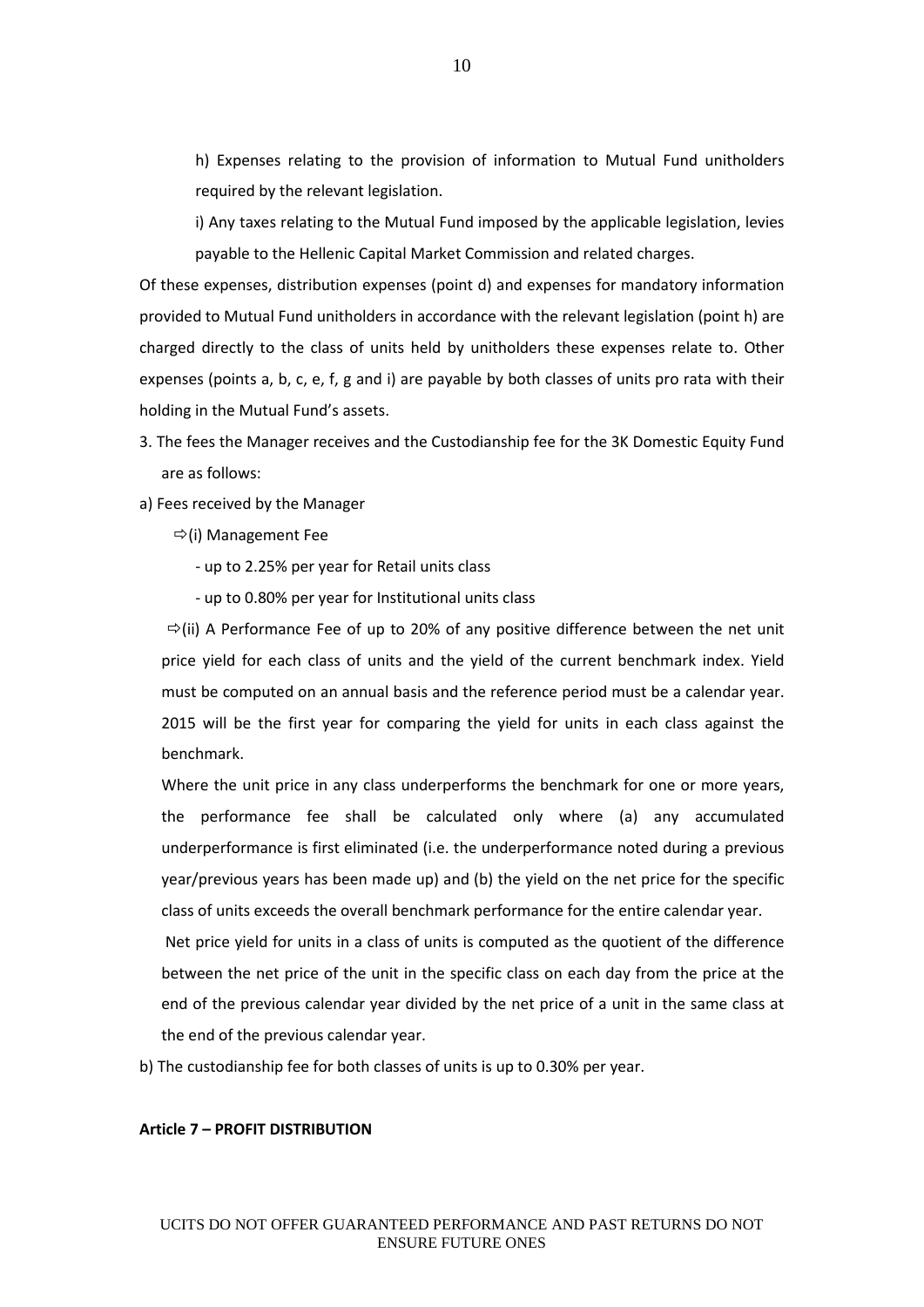- 1. Fund revenues from interest and dividends may be distributed each year to unitholders having first deducted all expenses for the accounting period specified in Article 6 of the Regulations.
- 2. The Manager may re-invest or distribute profits to unitholders from the sale of Mutual Fund assets, at its discretion, having deducted any capital losses incurred by the end of the year.
- 3. Where the Manager decides to distribute profits they shall be distributed within 3 months from the end of the accounting period, which is 12 months in duration, and a notice to that effect, shall be posted on the Manager's website on the internet before distribution commences. Profits shall be distributed to all persons who hold units on the last day of the accounting period during which profits were generated.
- 4. Unitholders may request that their profits be re-invested in the Fund. This is commission-free.
- 5. When profits are paid out, the corresponding taxes shall be withheld in accordance with the legislation which applies at the time the profits are paid out.

# **Article 8 – WINDING UP OF MUTUAL FUND AND UNITHOLDERS' MEETING**

- 1. The Mutual Fund shall be wound up where any of the grounds cited in Article 9(1) of the Law apply.
- 2. Where the Mutual Fund is wound up, its net assets will be distributed by the Custodian acting on instructions from the Manager. After the Mutual Fund's assets have been distributed, a special report will be prepared and signed by the Manager, the Custodian and the Mutual Fund's certified public accountant. The report will be sent without undue delay to the Hellenic Capital Market Commission, posted on the Manager's website on the internet, and made available to unitholders in the Mutual Fund at points where the units were on sale.
- 3. Unitholders representing at least 1/20 of the Mutual Fund's units are entitled to ask the Manager to convene a meeting of unitholders on any issues associated directly or indirectly with management of the Mutual Fund. The Manager shall be obliged to convene the Unitholders' Meeting for the Mutual Fund no later than 30 days from the date on which it receives the request referred above.
- 4. Where the net value of the Mutual Fund in relation to the benchmark price, as defined in the indents below, reduces by 5/10, the Hellenic Capital Market Commission may